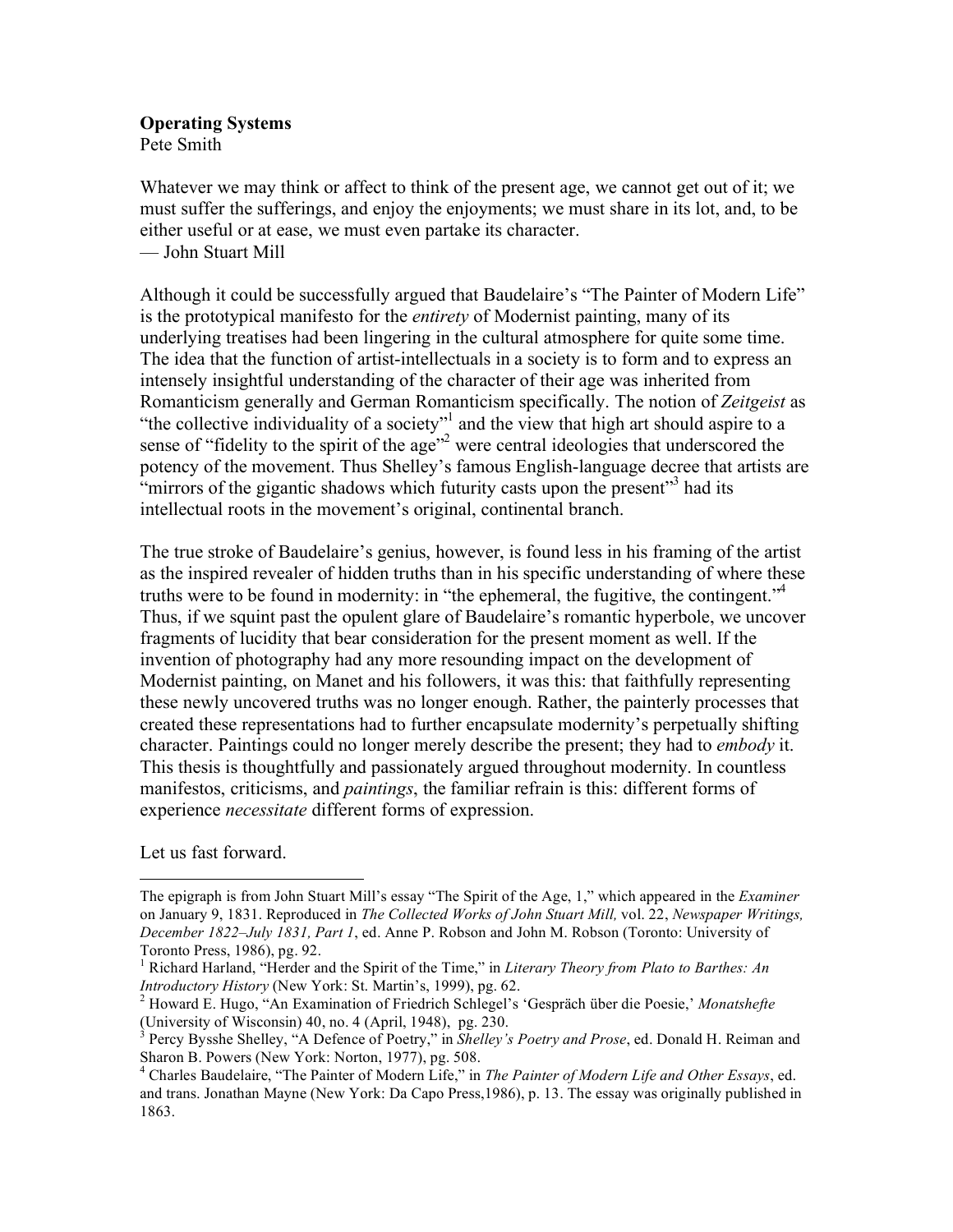Perhaps the most insightful manifesto for art making in the early twenty-first century is Nicolas Bourriaud's *Postproduction*. In it, Bourriaud states that the most "authentic forms" of contemporary expression are those which incorporate "inauthentic forms" into their production strategy, a layer of interference that acts as a mediating filter through which artists perform the varied enactments of their creative musing. Bourriaud claims that artists today seek

to produce singularity and meaning from the chaotic mass of objects, names and references that constitute our daily life. Artists today program forms more than they compose them: rather than transfigure a raw element, they remix available forms and make use of data  $5$ 

Let us press pause.

The works of Monica Tap and Michel Daigneault clearly embody the ideals laid out by Baudelaire and Bourriaud. Although their paintings and production strategies are "formally heterogeneous," the artists seek to discern "fragments" of meaning from the bedlam of information that bombards our contemporary experience. In the remainder of this essay I will seek important thematic congruencies through which to discuss the nuanced diversity of their painterly responses. I will argue that their works and "operating systems" offer an insightful glimpse into the frenzied nature of now.

## WHAT IS THE RESOLUTION OF MY EYES?

Monica Tap's paintings are based on video clips of the landscape that passes as she travels by train, bus, or car. Taken with a low-resolution, ten-frames-per-second, fivemegabyte, digital still camera, this footage is uploaded into QuickTime, where still images are sliced from their raw data. Tap's paintings are representations of the "physical" landscape revealed at the speed of low-fidelity. Michel Daigneault's paintings are representations of the "social-visual" landscape, the complex web of graphics and images that flood our eyes and memories. His work blends abstract formal and/or compositional motifs with found, ready-made-template shapes and forms. These paintings are a veritable limbo of art historical and cultural memory. The work of both artists is vibrant and colourful, filled to the brim with an array of confident painterly negotiations that give substance to the ephemerality of the image.

There is a remarkable consistency to Daigneault's formal and iconographic vocabulary in the paintings on view, which date from 2002 to 2008. Although new forms gradually creep into his lexicon, the recurrence of familiar shapes gives his work a sense of constancy without ever feeling feigned or repetitive. These shapes become specified terms in his idiosyncratic, painterly language. In *Outer Space* (2008), Daigneault employs a large semi-centralized motif of multicoloured RVs that cluster down from the painting's

 $\frac{1}{5}$ <sup>5</sup> Nicolas Bourriaud, *Postproduction: Culture as Screenplay. How Art Reprograms the World, trans.* Jeanine Herman (New York: Lukas & Sternberg, 2002), pg. 4.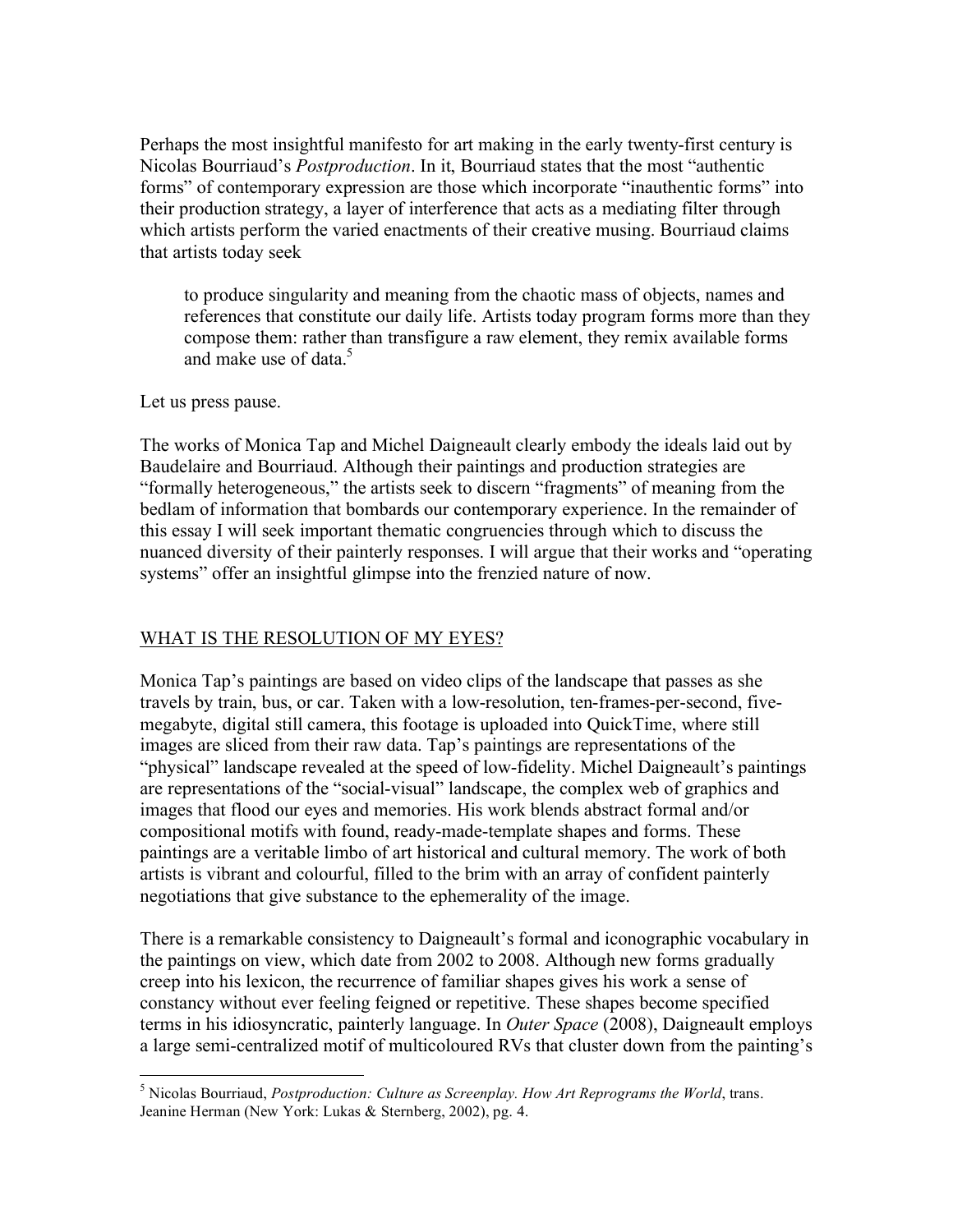upper right side. The conglomerated mass of forms comes perilously close to the painting's edge without extending beyond its frame. This bulky pilgrimage is contained within a faded cobalt-blue ground that is interrupted by a chocolate-milk-coloured, continental-maplike structure that crosses the middle of the painting laterally. A wispy delineation of maple leaves gives a light but tangible weight to the painting's bottom edge. It is a compelling cantation of our national symbol in that Daigneault avoids the more common graphic simplifications that mark our flag and local hockey jersey. Rather, he presents the familiar foliage quasi-naturalistically, as a sparse silhouette rendered in soft grays that grounds the whimsical melody of his sophisticated composition.

*From the Train II* (2005) is the earliest of Monica Tap's works presented. The earthy but colourful, pixel-like patchwork of her painterly mark making is contained within a horizontal blurring that implies an inherent sense of lateral movement. Unlike the "posthumous blurring"<sup>6</sup> of Gerhard Richter, Tap's blurring is structural; it is built into the painting's drawn, compositional framework. In *Road to Lily Dale II* (2006) this horizontal banding gives way to a Mondrian-like system of pluses and minuses. There is also a noticeable increase in the overall wattage of her palette's luminosity. In Tap's most recent paintings, however, these earlier structural motifs become more internalized, and a true embarrassment of brushwork, opacities, and colour daubs radiates from the confines of their large-scale frames. *Between Winter and Summer* (2009) is one such piece. A bright, turp-thinned, under-painted orange bleeds though the slim trees that cross the middle left side of the painting. The olive and umber and sap and beige of tree and leaf and rock and sky are backlit by this uncanny glow. Thick, triangular shards of paint punctuate the surface with a gooey, shiny viscosity that breaks the painting's spell of loose verisimilitude. This is the glare of the window, the glare of the screen.

## HOW FAST DO I PROCESS INFORMATION?

Time and speed are essential themes in Monica Tap's paintings. Her works are testaments to the frailty of a moment, incandescent renderings of a travelling landscape that rushes past in a trancelike convoy. The speed of a car. The speed of video. The speed of information. The speed of light that reaches our eyes; a whirlpool of data reaching our brains with ferocious velocity. The speed of a brush, attached to a hand, attached to a body. Ten frames per second. There is a careful urgency to Tap's mark making. She is making these marks as fast as she can, as fast as she can maintain control over her eyes and body and materials. Fat over lean over hardly-even-there. Every once in a while she is able to breathe: masking tape placed on almost wet paint, lifting a little bit but bleeding a little more. These paintings give us the optics of speed. The plein air landscapes of Impressionism happened at the speed of real life, but that was the pastoral life of Sunday excursions: day-trippers and faux-bourgeois tourists. Monica Tap's paintings are the speed of commuters, the speed of necessity. Process and exhale.

Time and speed are likewise important themes in the work of Michel Daigneault. In contrast to Tap's turbulence, however, Daigneault's collage-like mash-ups give us a

<sup>&</sup>lt;sup>6</sup> By which I mean that the painting is entirely "completed" before his wet-on-wet blurring occurs.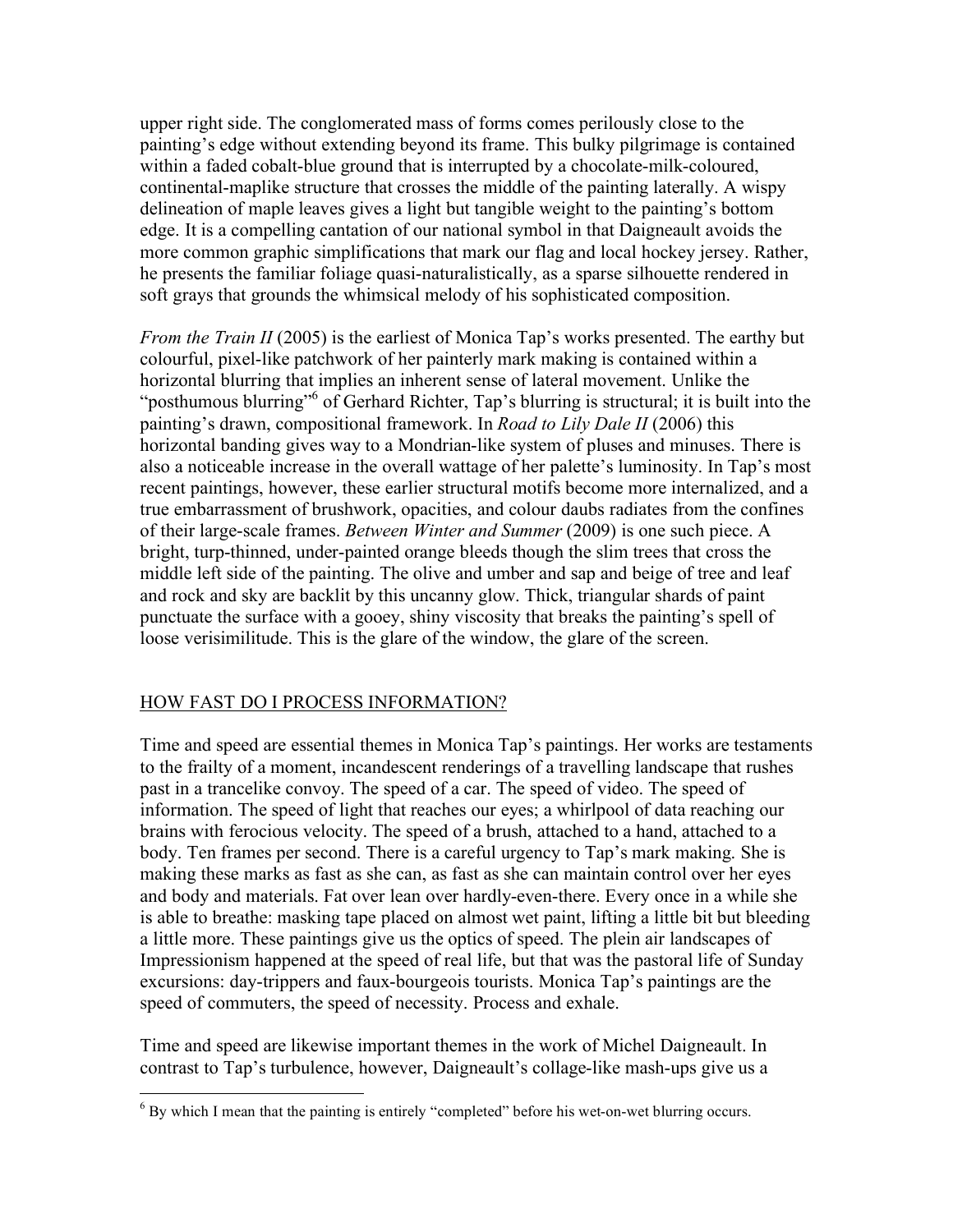sense of being "out of time." His use of wonky, Surrealist compositional conventions immediately signals the roundabout fancy of dreamscapes, for if the legion of Andre Breton has taught us anything, it is this: we know what our subconscious is supposed to look like. Daigneault wields this trope with inspired virtuosity. His shapes morph unhurriedly into smeary fields of lush, open hues. There is a leisurely narrative to his compositions. Our eyes move slowly across Daigneault's panels: right to up, down to left, looping around through the marshmallow centre. We read the semiotics of his images like words spelled in the sky by an airplane. This is slow looking. We feel the deliberateness of our gaze. Moving our eyes alone seems inadequate. We have to move our whole head, our whole body. Stepping in, moving back, we discover more at each interval. At every step, the funny-strangeness of his eccentric plot proverbially thickens.

## HOW MUCH MEMORY DO I HAVE?

Michel Daigneault's paintings are (up)loaded with a vast inventory of visual memory. As if you are walking through a second-hand shop filled with recycled design motifs and hermetic art historical referents, these paintings present an immense catalogue of twentieth-century painting and its fallout as twenty-first-century kitsch. In this regard, Daigneault's paintings are particularly lewd. Generally focusing his art historical lens on more peripheral or "marginalized" Modernist moments, Daigneault pulls an assortment of skeletons from the annals of twentieth-century abstraction and mixes these motifs with similarly blush-inducing moments from popular culture.<sup>7</sup> These works probe and indulge a vast range of our guilty pleasures. *Quand la couleur signifie* (2006) is a particularly intriguing instance. A sea of watery-coloured, tattoo-parlour flame balls waves across the better part of the background. Several flame-coloured flame balls fall through the centre of the canvas into a fleshy heap of misty, airbrushed puddles. An airbrush is itself a fairly bawdy device to incorporate in an abstract painting, referencing Jules Olitski, jean-jacket art, and van painting. The pencil guidelines that recur around some of the sparsely laidout forms is a clear sign of "tracing" that interrupts the "painting as drawing" convention traditionally (and heroically) linked to historical abstraction. The true comedy of the piece, however, comes from the Tanguy-like blobs in the bottom left-hand third, which cast a faint shadow over the Post-Painterly background haze. This moment of trompel'oeil slapstick best encapsulates the encyclopedic humour of Daigneault's work. Monsieur Greenberg, however, would not be laughing.

Memory is likewise an important theme in the work of Monica Tap. Camcorders are a tool meant to enhance personal memory. For people of a certain age, few important moments in our early lives are not contained on some form of magnetic strip. The contemporary task of enhancing memory is, of course, more or less assigned to the realms of the digital. An algorithmic stream of ones and zeros perfectly recreates my son's first birthday, or at least the parts of that event that seemed worthy of having the lens turned in their direction. In this sense, there is something mildly creepy and ultimately tragic about the direction in which Monica Tap points her lens. The "rugged Canadian landscape" that once seemed so eternal to the Group of Seven and their horde appears, in Tap's paintings, to be fleeting and ephemeral, in danger of vanishing. These

 $<sup>7</sup>$  As in "You know, I actually really like YES album covers."</sup>